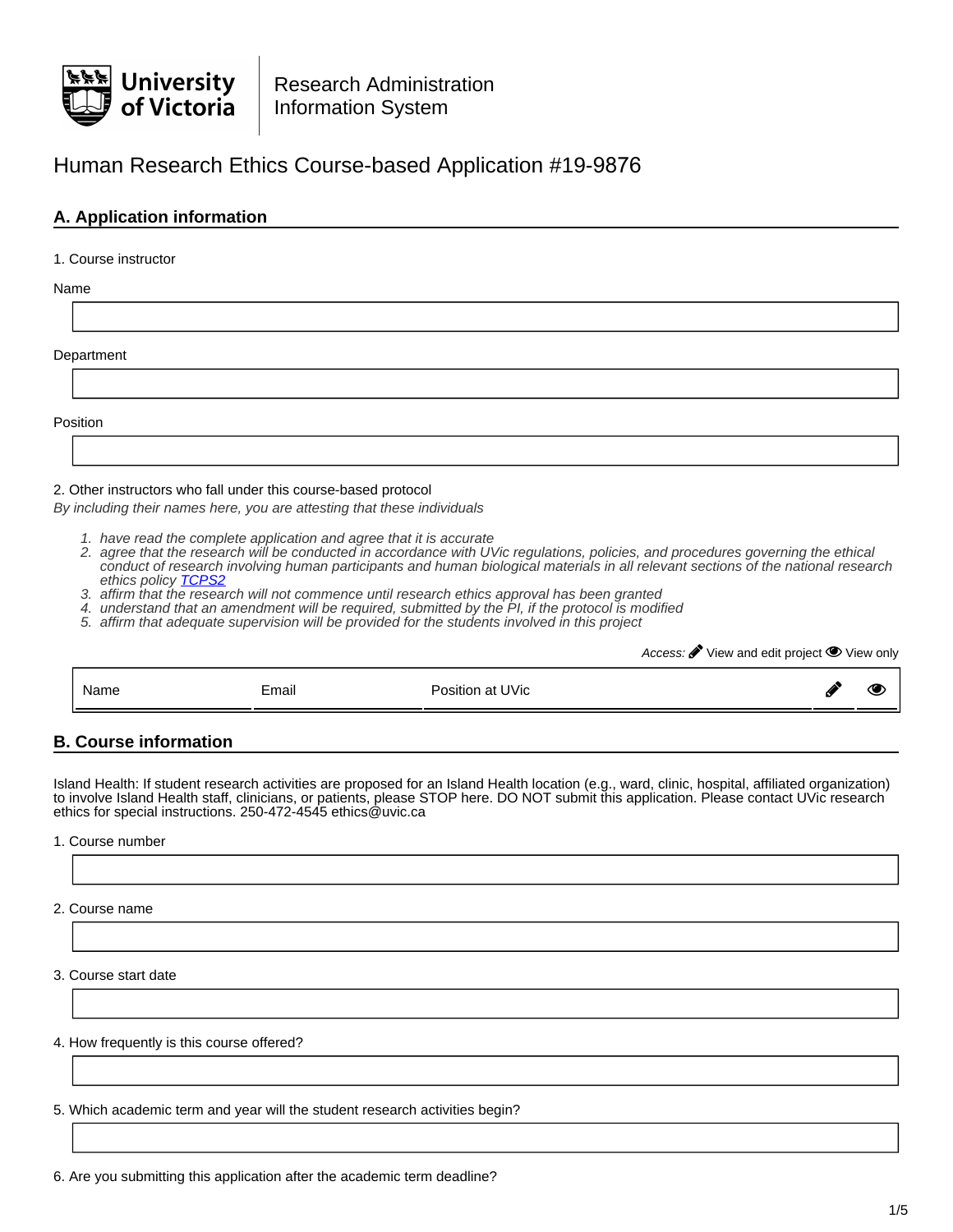The Research Ethics Board reserves the right to refuse course-based applications submitted after the academic term deadlines. Please check the **deadlines for course-based applications**.

Are you submitting this application after the deadline?

### 7. List the organizations from which students will (or may) recruit participants and/or collect data

In some courses, the instructor elects to involve community and external organizations (school boards, not-for-profits, etc.), and the research component involves students recruiting participants and/or collecting data from those organizations. In such cases, the expectation is that, as part of their course preparations, the instructor will have identified and communicated with community and partner organizations prior to finalizing the research assignment and will have set expectations in consultation with those organizations.

## **C. Research assignment(s) and course instructor's role**

1. Summarize the primary focus of the research assignment(s) that you have developed for your course.

e.g., topic areas, scope, themes

2. Describe the pedagogical purpose(s) of the research assignment(s)

3. Explain how and when you, the course instructor, will

a. review students' research activities for sound ethical procedures before they proceed

b. provide appropriate guidance to students

e.g., research proposal discussions, individual meetings, in class assignments

4. Under the conditions of a course-based ethics application, it is expected that, in the usual case, instructors will ensure that students destroy their collected data immediately after the course requirement has been fulfilled. If your course is designed for students to share their findings, report, or essay outside the context of the class (e.g., a community partner, third-party organization, Indigenous community or group, website) or to otherwise archive the data in some way, please consult the [Course-Based Ethics Guidelines](https://www.uvic.ca/research/assets/docs/Ethics/Guidelines%20for%20Course-based%20Research.pdf) for further details.

I propose that students share their findings as part of the course requirement or after the conclusion of the course, and will provide a rationale in the Data management section

5. Identify all potential entities from which students will need to seek permission or approval

e.g., companies, community organizations, agencies, governments, communities. It is assumed that the instructor will provide the list of potential entities to the students and will have already sought permission for the students to contact them for research purposes. Provide any communication or approvals that may demonstrate support.

## **D. Participants**

1. Describe the human participants/participant groups that students will be permitted to include in their research activity/activities

a. Number of participants per student assignment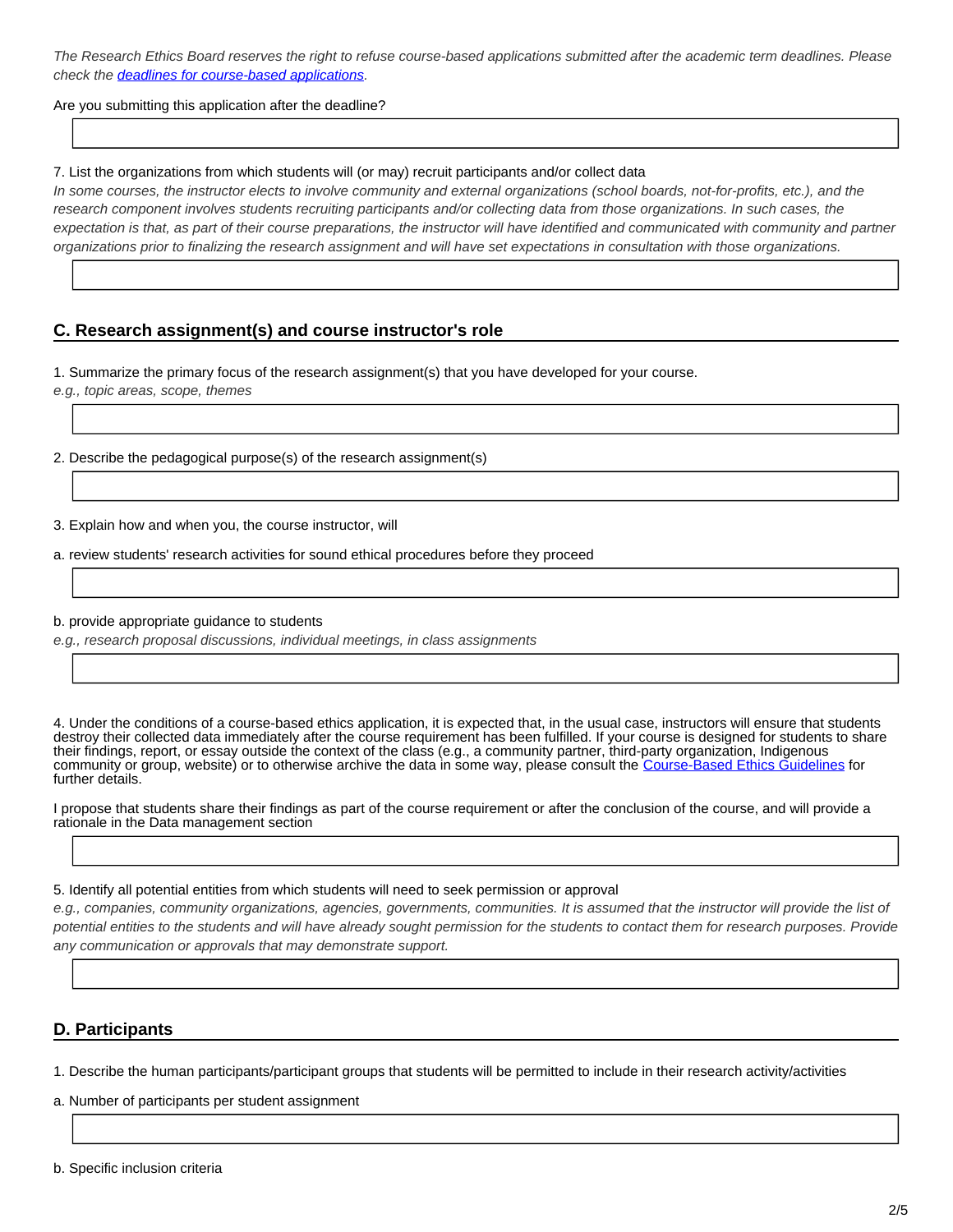2. Describe the exclusion criteria that you will establish and communicate to students to ensure that risks are non-existent or minimal Participant populations may vary across students' assignments and are expected to represent a range of demographics and characteristics (e.g., a learning disability of any kind or severity, under the age of 19, currently diagnosed with a concussion)

3. Does the course topic include vulnerable populations?

### **E. Recruitment procedures**

The most common recruitment procedures in course-based ethics protocols include the following, because they do not usually involve any implications:

- Approach participants face-to-face on UVic campus
- Email, text or telephone people they already know (other students, friends, colleagues) by using their own existing personal contact information
- Request that a third party (e.g. a UVic department) forward a recruitment invitation or a poster to students, faculty or staff on their behalf

1. Describe the recruitment method(s) that you will permit students to use and will train students for

e.g., email, in person

#### 2. Describe how students will recruit participants

Append a sample recruitment script or talking points that students will use to conduct the recruitment methods described.

3. Describe from where the information will be sourced if you are planning to email, text or telephone people you already know

### **F. Data collection and locations**

1. Specify each type of data gathering activity that you will permit students to use for the purposes of the course-based research assignment

e.g., questionnaires, action research, focus groups, interviews. If you will provide students with options or a range of activities from which to choose, describe the limitations or parameters that you will communicate to students to ensure that their individual activities are minimal risk.

2. Describe the geographic location(s) where students will conduct their recruitment and data collection activities e.g., UVic campus, within Victoria, field trip details

3. Research involving Indigenous, First Nations, Inuit and Métis Peoples. If relevant, describe the process that you have followed with respect to Indigenous engagement in preparation for the course and students' research activities

Include any documentation of collaboration (e.g., formal research agreement, letter of approval, email communications, advisory committee, mentorship), and the role or position of those consulted, including their names, if appropriate.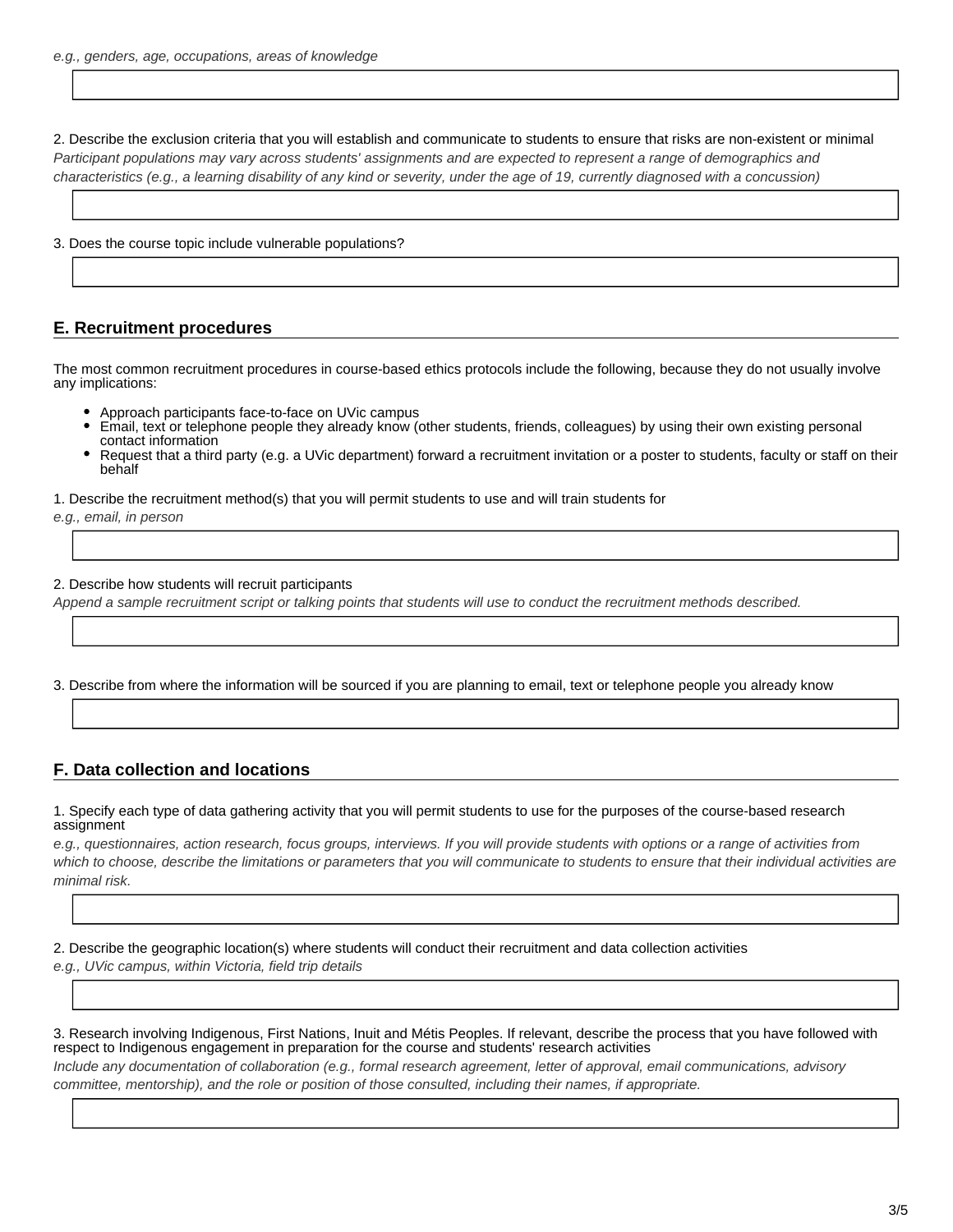## **G. Consent process**

The most common consent procedures in course-based ethics protocols include the following, as they are the most ethically straightforward:

- Signed consent for in-person data collection (interviews, focus groups)
- Implied consent for anonymous surveys (in-person, online)
- 1. Describe how students will obtain consent from their participants
- 2. Will verbal consent be used instead of signed consent?

3. Describe how, where, and by whom consent documents will be stored and protected during the course

4. Describe how the consent forms will be destroyed at the end of the course and who will be responsible for their destruction

## **H. Confidentiality**

1. Will participants' identities be kept confidential in students' research output

e.g., reports, assignments, presentations

2. Is the intention for participants to be acknowledged or credited by name in the students' work?

## **I. Data management**

1. Describe how and where students will keep raw and/or electronic data during the course to protect data confidentiality e.g., codes will be used and kept separate from raw data, transcripts will be de-identified, identifiers will be removed at the earliest possible time

2. Describe how soon after the course must students delete and/or dispose of the data they collected for course purposes after they have submitted/completed their course-based research assignment

3. Do you propose that students share their findings after the course has ended?

e.g., reports, papers

Will the students be required to destroy the raw data?

4. Do you propose that the data be retained or archived by you, the community partner, or some other organization?

Note that data from a course-based approval may not:

i) be used by the course instructor for their own research purposes